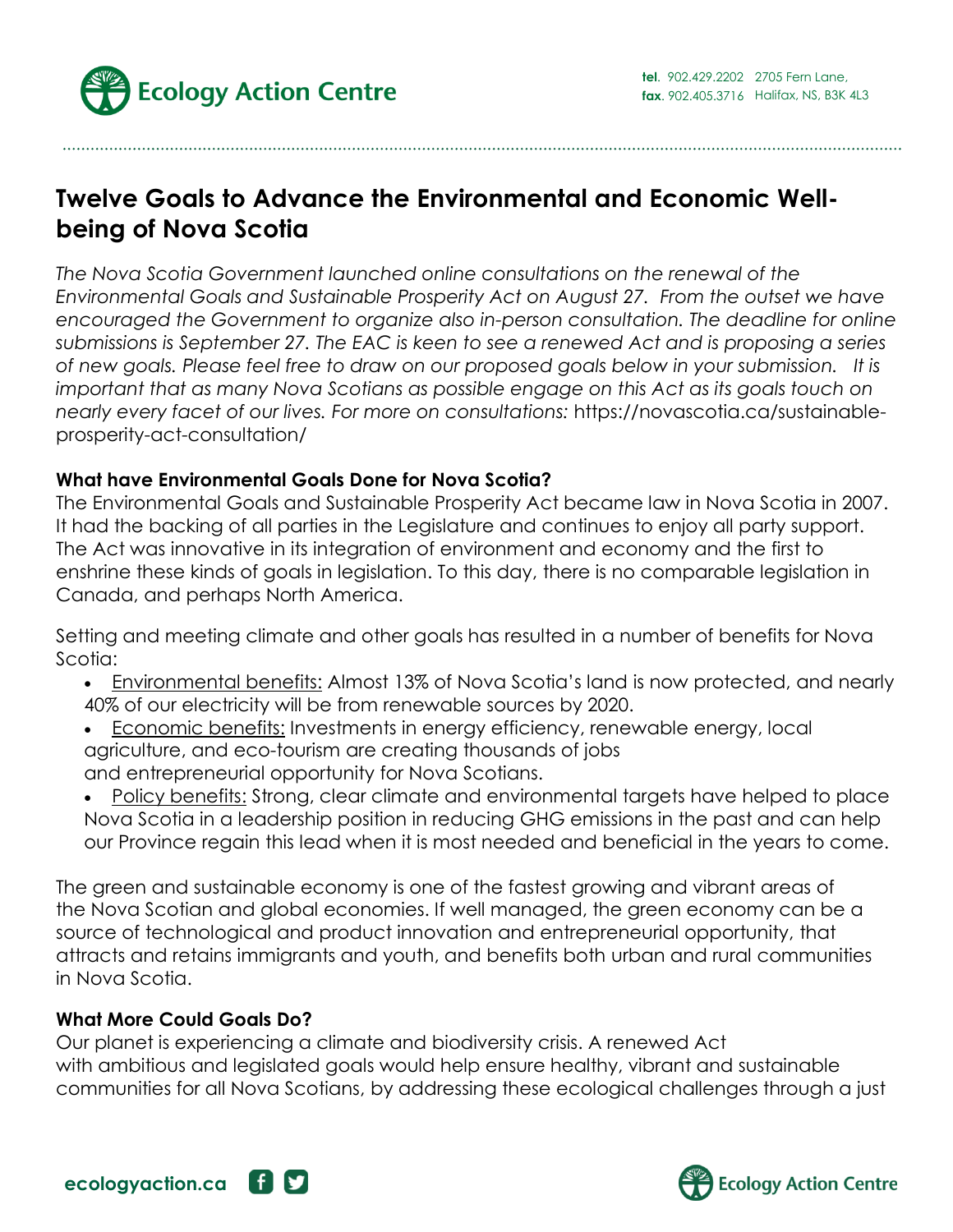transition to a more sustainable economy. Nova Scotia is uniquely positioned to be a world leader in working toward a sustainable future.

With the integration of inclusion, equity and justice in the Act, Nova Scotia can ensure that a transition to a cleaner and greener economy benefits all Nova Scotians. We invite Nova Scotians to consider how a renewed Act could advance reconciliation and social cohesion in Nova Scotia, honouring the Peace and Friendship Treaties, the UN Declaration of the Rights of Indigenous Peoples and the Calls to Action from the Truth and Reconciliation Commission.

Not all people are affected equally by environmental issues. Climate change exacerbates the existing disparities and inequities within our communities. We must meet all environmental and climate goals, and transition our economy, in a way that recognizes the structural inequities of race, gender, income, ability, and the ongoing impacts of colonization and environmental racism in our province.

This means that those who already face greater risks, will be impacted the more by environmental and climate change issues, and they will benefit the least from actionable progress. It is critical then that communities deeply affected by environmental issues should be highly involved throughout decision-making processes in meaningful and culturally appropriate ways, and that solutions to these collective problems are designed specifically to benefit these communities.

Our transition must centre the rights of Mi'kmaw people and follow treaty rights and responsibilities under the Peace and Friendship Treaties here in Mi'kma'ki. Our transition must also centre the voices of African Nova Scotians and other peoples at the margins. Finally, our transition must respect traditional and local perspectives, knowledge and experiences, and the findings of inclusive, accessible,

transparent, culturally appropriate, and timely consultations. Together, we must work toward a fair, sustainable, and prosperous future to ensure we leave no one behind.

We have set out 12 possible new goals below, which we believe will result in significant environmental, economic and social benefits for our Province. We think these goals would be strong goals for Nova Scotia to adopt, but we also offer them in the spirit of fostering dialogue.

## **Goal 1: Reducing GHG Emissions 50% Below 1990 Levels by 2030**

Nova Scotia's current climate goals are not science-based, do not reduce emissions enough to avoid catastrophic climate change, and are not legislated. Meeting this new goal would put Nova Scotia in line with its fair share of emissions reductions to keep global warming below the Paris Agreement's target of 1.5°C. This goal is supported by more than 40 other organizations through the 2030 Declaration and would create more than 180,000 jobsyears<sup>1</sup> in Nova Scotia between now and 2030. This is an overarching goal that would be met by reaching EAC's other climate and energy goals.





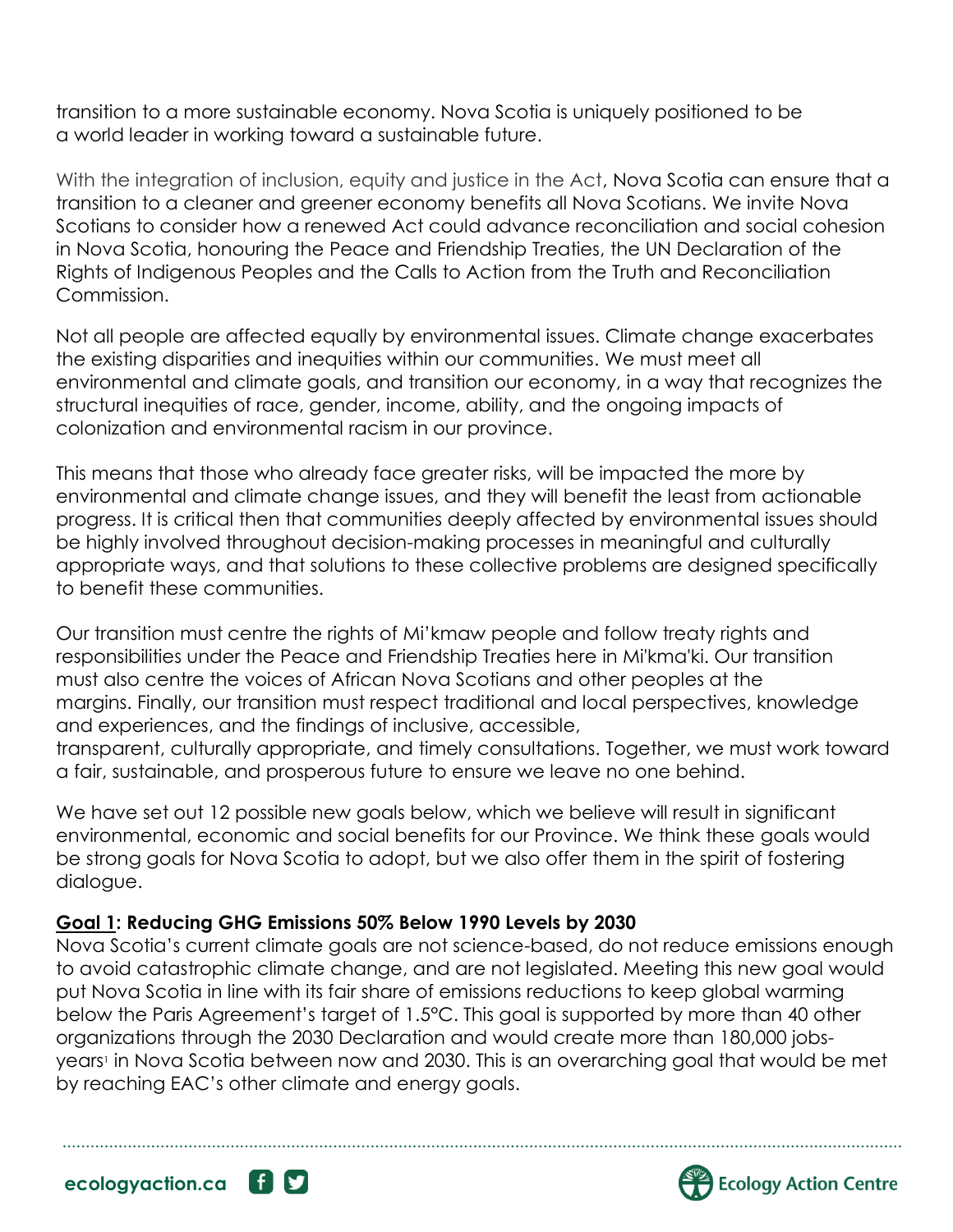## **Goal 2: Supplying 90% of NS Electricity Needs with Renewable Energy by 2030**

In 2017, Nova Scotia still relied on coal for about 55% of its annual electricity needs and now has the dirtiest electricity grid in Canada. Dramatically decarbonizing Nova Scotia's electricity grid is technically and economically possible by displacing coal, oil and largescale biomass with increased levels of domestic wind, imported hydro, solar, small-scale biomass and community-scale projects. This goal is a key mechanism to reduce our province's overall GHG emissions and will ensure fewer Nova Scotians are made sick or die by air pollution each year. Meeting this goal would create more than 35,000 jobs-years in Nova Scotia between now and 2030.

## **Goal 3: Making 100% of Social Housing Net-Zero Energy Ready (NZER) by 2030**

This goal will help Nova Scotians living in social housing save energy, save money and be more comfortable in their homes- thereby contributing to their quality of life and reducing energy poverty within the province. This goal is achieved through reducing energy consumption in all eligible existing social housing by 60% or more, and ensuring all new construction is built to NZER standards. This goal would create more than 9,000 jobs-years in Nova Scotia between now and 2030.

## **Goal #4: Tripling Energy Efficiency in the Electricity Sector by Increasing to 3% per year by 2030**

Nova Scotia has a strong history of energy efficiency programming, but we consistently limit ourselves in what is possible to save energy, create jobs, address energy poverty and make all Nova Scotians more comfortable in their homes. Increasing the level of total electricity system efficiency to 3% per year by 2030 would nearly triple the work happening in the efficiency sector. This can be achieved by purchasing more demand-side management programming through Efficiency Nova Scotia

## **Goal #5: Nova Scotia will sell 100 per cent zero-emission vehicles by 2040, with sales goals of 10 per cent by 2025 and 30 per cent by 2030 along the way.**

The 27% of GHG emissions in Nova Scotia are from the transportation sector. Electric vehicles are approximately 50% cleaner than single combustion engine vehicles and will increase as the energy grid shifts to renewables. A commitment to selling electric vehicles is needed in order to reduce our carbon emissions from the transportation sector and increase the number of vehicles sold in Nova Scotia.

## **Goal #6: Nova Scotia will achieve zero waste by 2030 through the creation of a circular economy.**

Atlantic Canadians want to see action on plastics and other waste. Nova Scotia has the opportunity to reclaim a leadership role in waste reduction and recycling through the expansion of extended producer responsibility programs, product bans and other measures. A strong goal would spur the expansion of the recycling industry and encourage companies looking to address the plastic crisis.



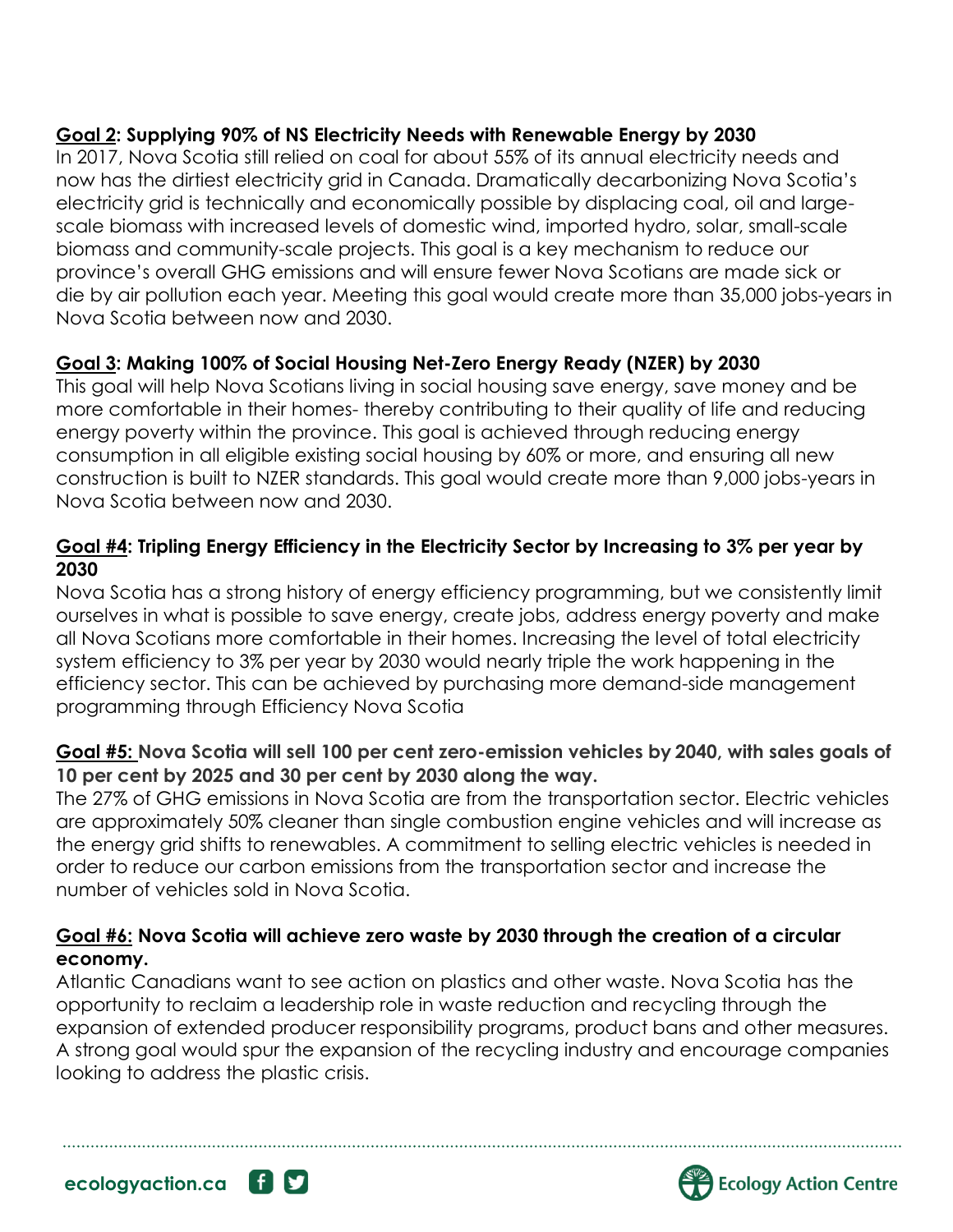#### **Goal #7: Building climate change adaptive capacity and resilience across the province by making resources available to Nova Scotia municipalities to take action on their adaptation priorities by 2022.**

In 2013 municipalities across Nova Scotia developed Municipal Climate Change Action Plans (MCCAPs) focused on how their municipality planned to respond to climate change. These plans are a great resource for Nova Scotia. They need to be updated to reflect current climate science and the concerns of communities disproportionally affected by climate change. A provincial Climate Change Action Fund funded by Nova Scotia's Cap & Trade Green Fund and which also leverages additional Federal Government funds would make it possible for municipalities to implement the plans and achieve their adaptation priorities.

#### **Goal #8: At least 17 percent of the total land mass of Nova Scotia is legally protected by 2025.**

A major new United Nations Report finds that "nature is declining globally at rates unprecedented in human history – with over a million species at immediate risk and the rate of species extinctions accelerating, with grave impacts on people around the world." This rapid decline in species is also happening here in Nova Scotia. Canada is a signatory to the Convention of Biological Diversity which commits to 17% land protection nation-wide (Canada Biodiversity Target 1), and Nova Scotia has the ability to protect species and conserve ecosystem services, through more protected areas.

#### **Goal #9: Full implementation of the Independent Review of Forestry Practices (The Lahey Report) by 2023.**

The government of Nova Scotia has held two in-depth reviews of forestry practices in the last ten years – both calling for significant reform - and it has made many commitments to reduce clearcutting and other ecologically harmful practices, but little has actually changed during this time. Committing to fully implement the most recent (Lahey) Report in legislation will ensure forestry is improved in Nova Scotia. Improving forestry practices will help to conserve and restore Nova Scotia's forest biodiversity.

### **Goal #10: Integrate Environmental and Biodiversity Education into the provincial public school curriculum by 2023.**

As per Canada's Biodiversity Target 18: "Youth education and awareness of biodiversity is essential if Canada is to grow its next generation of conservation and sustainable development leaders, mainstream biodiversity and meet its biodiversity conservation goals. Mainstreaming the understanding and importance of biodiversity will create a culture of appreciation, conservation, and action." Environmental education relates to all school subjects, and can be taught in a place-based, age-appropriate way at all grade levels, as part of life-long learning about our connection to nature.